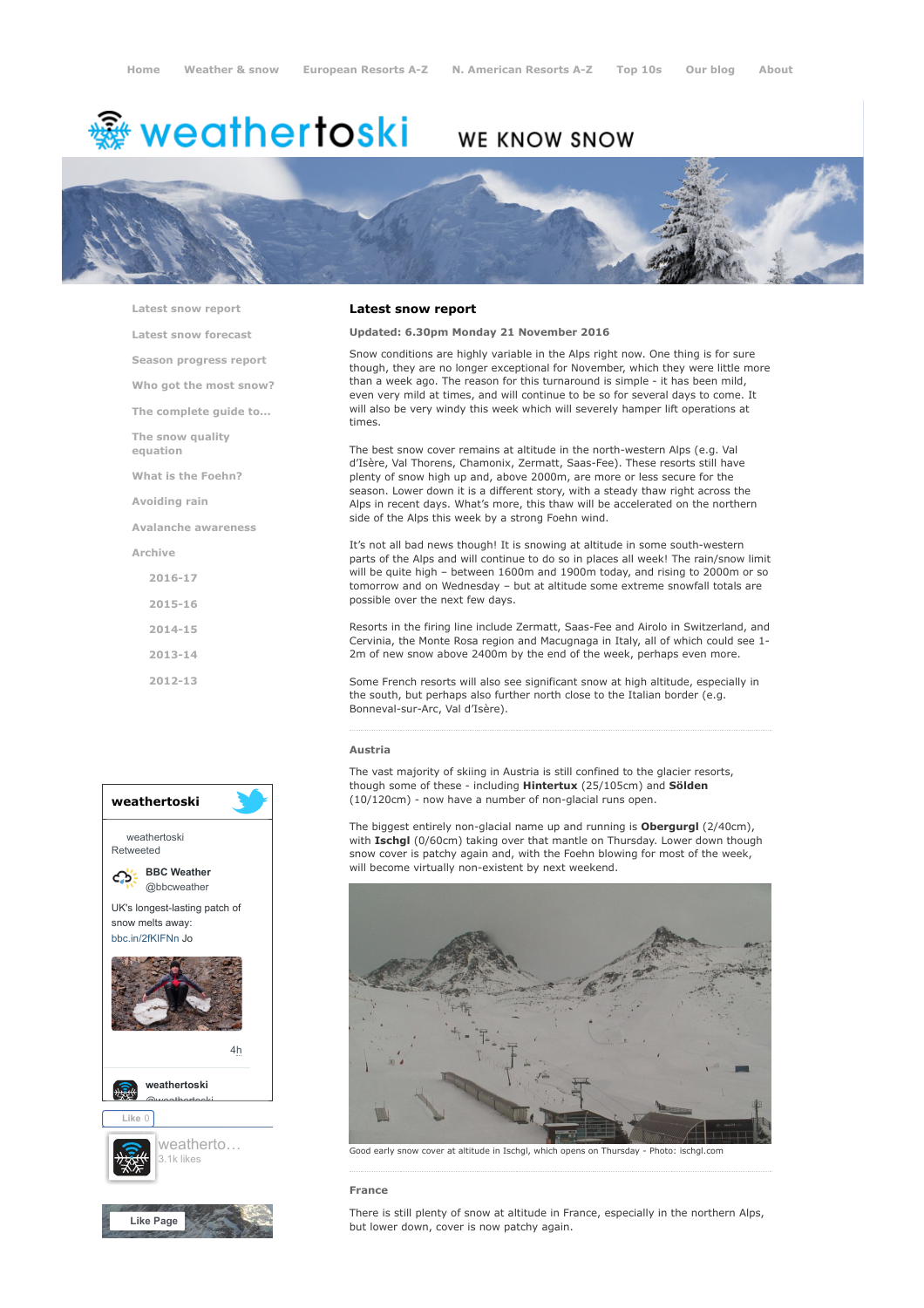Follow me on: **Lwitte** 

[Tweet](https://twitter.com/intent/tweet?original_referer=https%3A%2F%2Fwww.weathertoski.co.uk%2Fweather-snow%2Farchive%2Fsnow-report-21-11-2016%2F&ref_src=twsrc%5Etfw&text=Weather%20to%20ski%20-%20Snow%20report%20-%2021%20November%202016&tw_p=tweetbutton&url=https%3A%2F%2Fwww.weathertoski.co.uk%2Fweather-snow%2Farchive%2Fsnow-report-21-11-2016%2F)

Tweet this page





# Contact us...

Got a burning question about weather or snow conditions in the Alps? [Contact us](https://www.weathertoski.co.uk/about-1/contact-us/) and we'll do our best to answer it...

E: [info@weathertoski.co.uk](mailto:fraser@weathertoski.co.uk)

T: +44 (0)20 3151 3154

Only two French ski resorts are currently open on a daily basis - Tignes (40/110cm) and Val Thorens (90/150cm) - though Val d'Isère (15/92cm) and Montgenèvre (40/70cm) will join them this weekend.

There have also been a handful of recent weekend openings, such as **Alpe** d'Huez (45/100cm) and La Clusaz, but with the ongoing mild weather there may not be many new options this weekend.



Good snow cover for November in Montgenèvre, which opens daily as of this weekend Photo: montgenevre.com

#### Italy

A number of Italian ski resorts are partially open, at least at weekends, but the best bet on a daily basis remains (weather-permitting) Cervinia (45/130cm), where a lot of snow is expected to fall over the next few days.

Two other decent options are Passo Tonale (40/80cm) and the glacier area of Val Senales (10/90cm).



Good snow up top in Sestriere, but cover is thin lower down - 21 November 2016 - Photo: vialattea.it

#### Switzerland

Zermatt (10/100cm) and Saas-Fee (20/120cm) remain the best options for now though unfavourable weather conditions may mean that not much is open over the next few days. However, when skies do clear these are two of only a handful of Swiss resorts that will have seen significant fresh snow at altitude this week.

Other more limited Swiss options include Davos (5/30cm) and Anzère (30/110cm).



Fresh snow today in Airolo in southern Switzerland - 21 November 2016 - Photo: airolo.ch

Rest of Europe